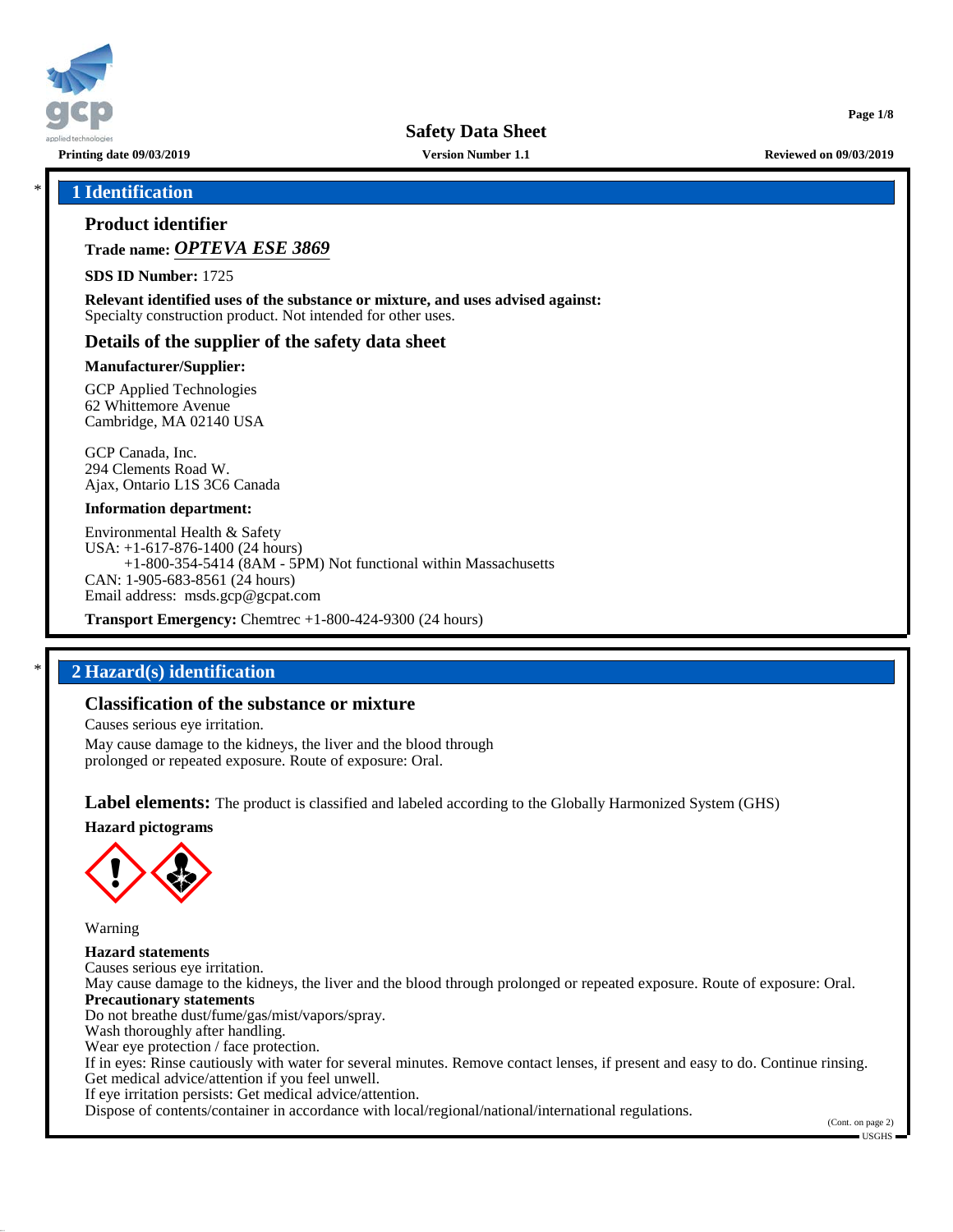**NFPA ratings (scale 0 - 4)**

2 1  $\overline{0}$  $Health = 2$  $Fire = 1$ Reactivity  $= 0$ 

# **HMIS-ratings (scale 0 - 4)**

 HEALTH FIRE **REACTIVITY** 0 \*2  $\boxed{1}$ 

Health  $=$  \*2  $Flammability = 1$ Reactivity  $= 0$ 

# **Other hazards**

**Results of PBT and vPvB assessment**

**PBT:** Not applicable. **vPvB:** Not applicable.

# \* **3 Composition/information on ingredients**

# **Chemical characterization: Mixture**

**Description:** Mixture of the hazardous substance(s) listed below with additional nonhazardous ingredients.

**Hazardous components:**

111-42-2 Diethanolamine 1-<3%

67-56-1 Methanol 0.1-<1%

**Additional information:** Non-hazardous ingredients may be listed in Section 15; Right-To-Know disclosure.

# \* **4 First-aid measures**

#### **Description of first aid measures**

**General information:** Get medical advice/attention if you feel unwell.

**After inhalation:** IF INHALED: Remove person to fresh air and keep comfortable for breathing.

#### **After skin contact:**

Immediately wash contaminated skin with soap or mild detergent and water. If this chemical soaks clothing, immediately remove clothing and wash skin.

## **After eye contact:**

Rinse cautiously with water for several minutes.

Seek immediate medical advice.

#### **After swallowing:**

Rinse mouth.

Do NOT induce vomiting.

Immediately call a doctor.

#### **Information for doctor:**

**Most important symptoms and effects, both acute and delayed** Irritating to eyes.

**Indication of any immediate medical attention and special treatment needed** No further relevant information available.

 USGHS (Cont. on page 3)

(Cont. from page 1)

**Page 2/8**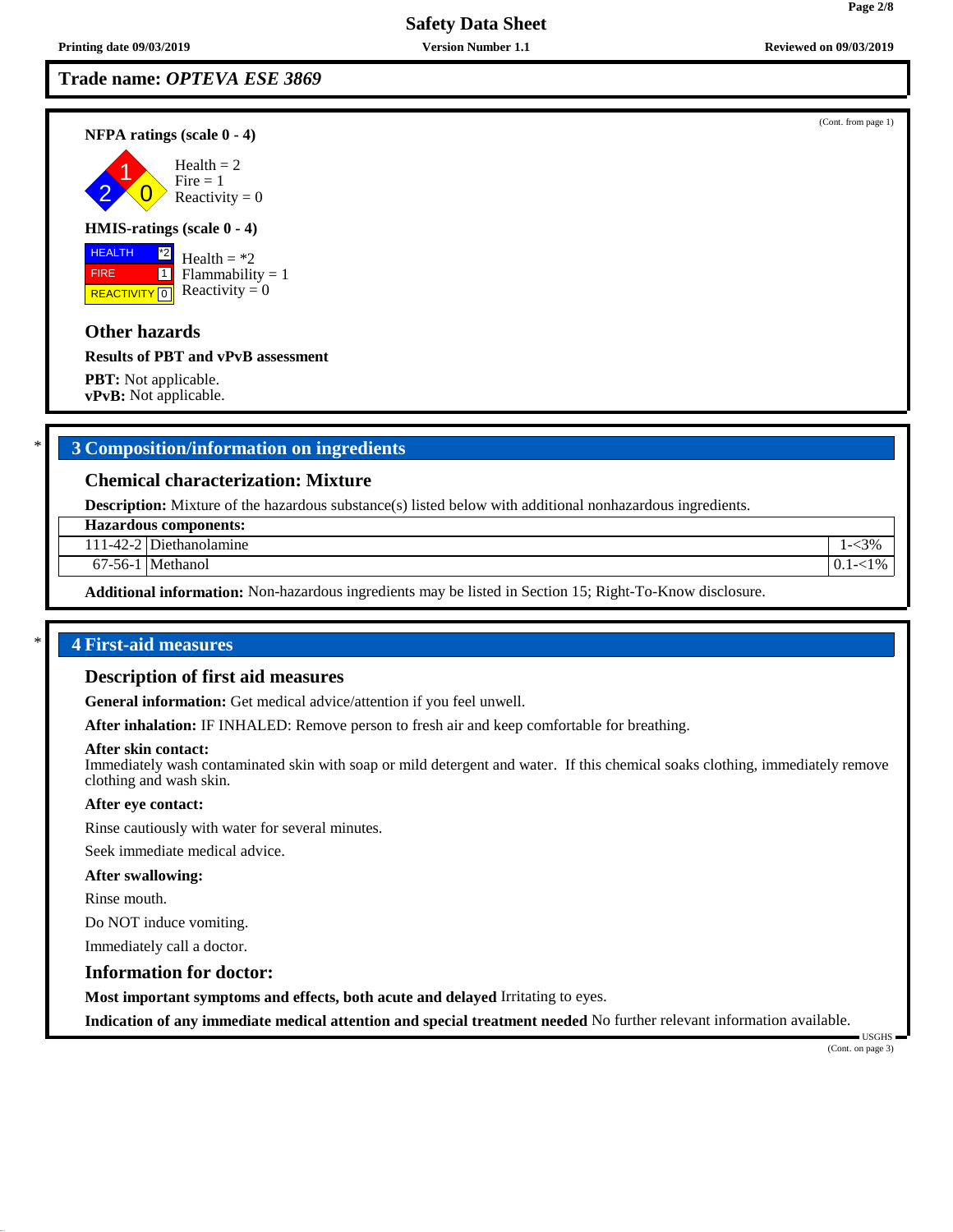(Cont. from page 2)

**Page 3/8**

# \* **5 Fire-fighting measures**

# **Extinguishing media**

**Suitable extinguishing agents:** CO2, extinguishing powder or water spray. Fight larger fires with water spray.

**Special hazards arising from the substance or mixture** During heating or in case of fire poisonous gases are produced.

Combustion products may include toxic gases such as carbon monoxide and smoke.

# **Advice for firefighters**

**Protective equipment:** Wear personal protective equipment.

**Additional information** Collect contaminated fire fighting water separately. It must not enter the sewage system.

# \* **6 Accidental release measures**

# **Personal precautions, protective equipment and emergency procedures**

Wear protective equipment. Keep unprotected persons away.

Use respiratory protective device against the effects of fumes/dust/aerosol.

# **Methods and material for containment and cleaning up:**

Contain and/or absorb spill with inert material (i.e. sand, vermiculite) then place in a suitable container.

Dispose contaminated material as waste according to section 13 of the SDS.

# **Reference to other sections**

See Section 7 for information on safe handling.

See Section 8 for information on personal protection equipment.

See Section 13 for disposal information.

# \* **7 Handling and storage**

# **Handling:**

## **Precautions for safe handling**

Prevent formation of aerosols. Avoid contact with eyes, skin and clothing. Do not take internally. Practice good personal hygiene to avoid ingestion. Use only with adequate ventilation. Wash clothing before reuse. FOR PROFESSIONAL USE ONLY. KEEP OUT OF CHILDREN'S REACH.

**Information about protection against explosions and fires:** No special measures required.

# **Conditions for safe storage, including any incompatibilities**

**Storage:**

**Information about storage in one common storage facility:** Keep respirator available.

**Further information about storage conditions:** Keep receptacle tightly sealed.

**Specific end use(s)** No further relevant information available.

# \* **8 Exposure controls/personal protection**

**Additional information about design of technical systems:** No further data; see item 7.

(Cont. on page 4)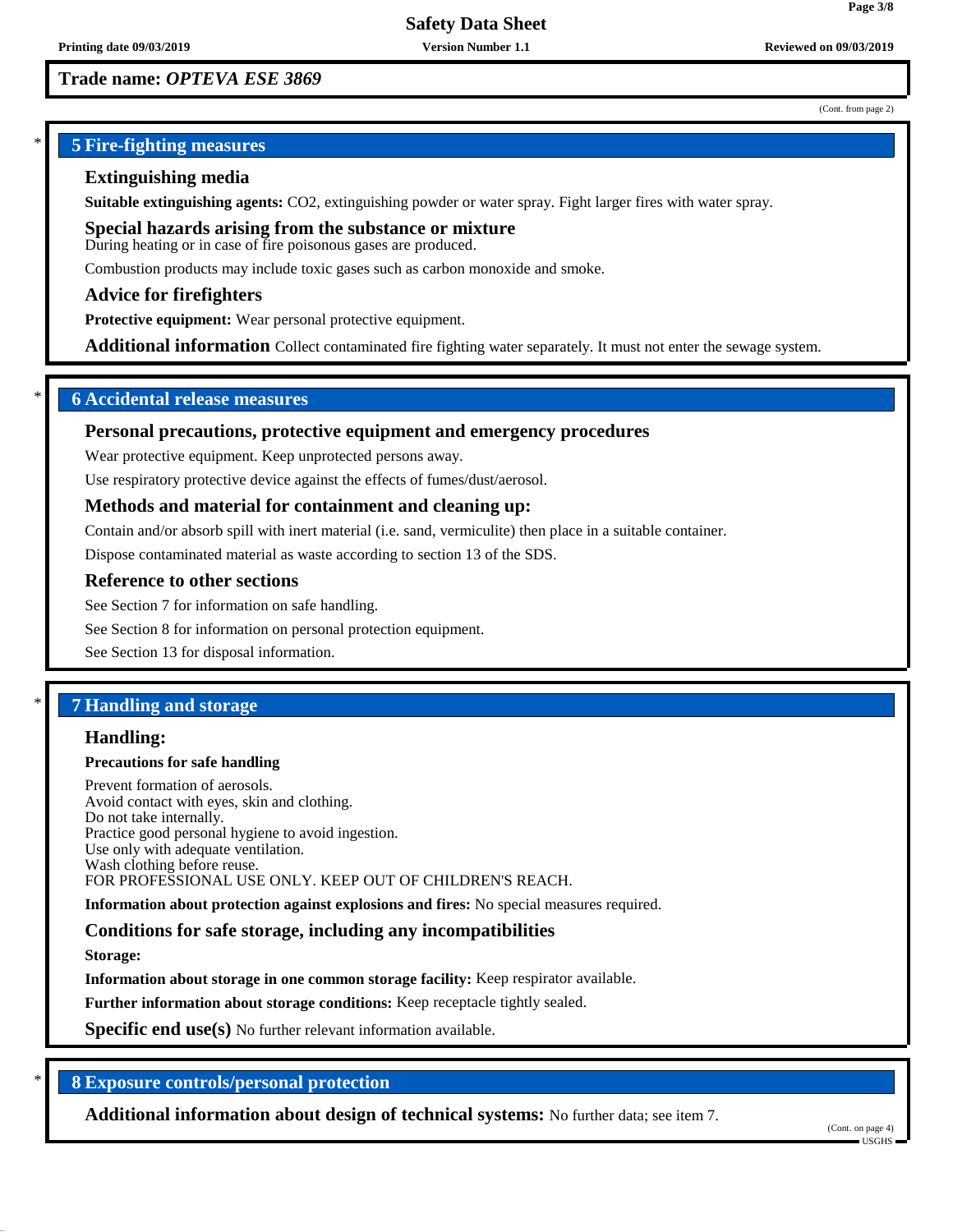**Trade name:** *OPTEVA ESE 3869*

(Cont. from page 3)

| <b>Control parameters</b>                                              |                                                                                                                                                |  |  |  |
|------------------------------------------------------------------------|------------------------------------------------------------------------------------------------------------------------------------------------|--|--|--|
| Components with limit values that require monitoring at the workplace: |                                                                                                                                                |  |  |  |
| 111-42-2 Diethanolamine                                                |                                                                                                                                                |  |  |  |
|                                                                        | REL (USA) Long-term value: $15 \text{ mg/m}^3$ , 3 ppm                                                                                         |  |  |  |
|                                                                        | TLV (USA) Long-term value: $1*$ mg/m <sup>3</sup> , $0.2*$ ppm<br>Skin; *inhalable fraction and vapor                                          |  |  |  |
| 67-56-1 Methanol                                                       |                                                                                                                                                |  |  |  |
|                                                                        | PEL (USA) Long-term value: $260 \text{ mg/m}^3$ , $200 \text{ ppm}$                                                                            |  |  |  |
|                                                                        | REL (USA) Short-term value: $325 \text{ mg/m}^3$ , $250 \text{ ppm}$<br>Long-term value: 260 mg/m <sup>3</sup> , 200 ppm<br>Skin               |  |  |  |
|                                                                        | TLV (USA) Short-term value: $328 \text{ mg/m}^3$ , $250 \text{ ppm}$<br>Long-term value: $262 \text{ mg/m}^3$ , $200 \text{ ppm}$<br>Skin; BEI |  |  |  |
| Ingredients with biological limit values:                              |                                                                                                                                                |  |  |  |
| 67-56-1 Methanol                                                       |                                                                                                                                                |  |  |  |
| BEI (USA) $ 15 \text{ mg/L}$                                           | Medium: urine<br>Time: end of shift<br>Parameter: Methanol (background, nonspecific)                                                           |  |  |  |
|                                                                        |                                                                                                                                                |  |  |  |

**Additional information:** The lists that were valid during the creation were used as basis.

#### **Exposure controls**

**Personal protective equipment:**

**General protective and hygienic measures:** The usual precautionary measures for handling chemicals should be followed.

#### **Breathing equipment:**

Control exposure to ingredients with workplace control parameters if mentioned above. If no ingredients are listed, respiratory protection is generally not required.

If exposure limits are listed and may be exceeded, use approved respiratory protective equipment and filter type appropriate for the listed ingredients. (NIOSH, CEN, etc.).

**Protection of hands:** Gloves should be worn to prevent skin contact and should be impermeable and resistant to the product.

**Material of gloves** Rubber or other impervious gloves should be worn to prevent skin contact.

# **Eye protection:**



Safety glasses with side shield protection.



A face shield should also be worn if there is potential exposure to splash or spray.

## **Body protection:**

Use personal protective equipment as required.

Take off contaminated clothing.

 USGHS (Cont. on page 5)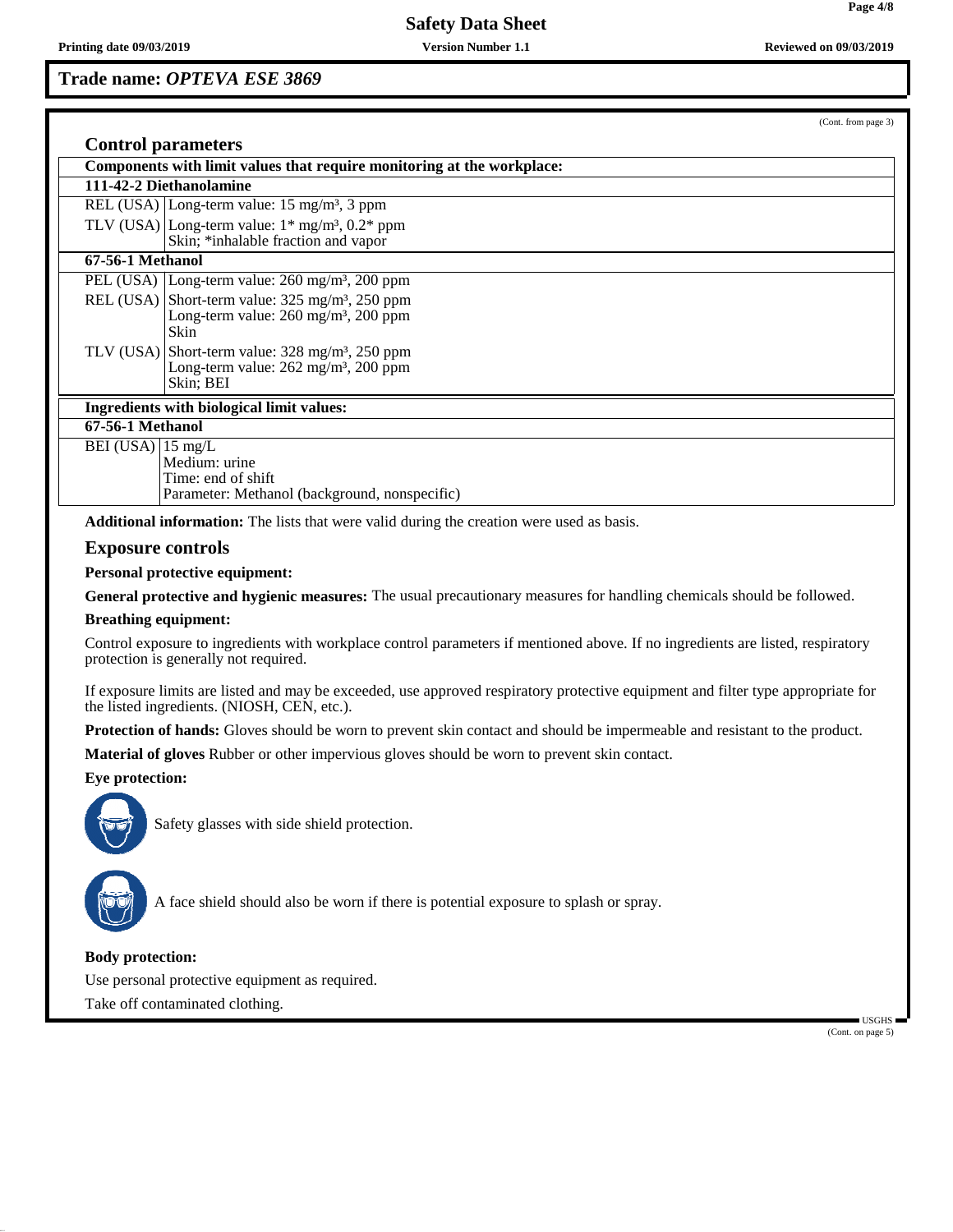**Trade name:** *OPTEVA ESE 3869*

(Cont. from page 4)

**Page 5/8**

| <b>9 Physical and chemical properties</b>                                                                                       |                                                                                                                                   |
|---------------------------------------------------------------------------------------------------------------------------------|-----------------------------------------------------------------------------------------------------------------------------------|
| Information on basic physical and chemical properties                                                                           |                                                                                                                                   |
| <b>General Information</b><br>Appearance:<br>Form:<br>Color:<br>Odor:<br><b>Odor threshold:</b>                                 | Liquid<br>According to product specification<br>Characteristic<br>Not applicable.                                                 |
| pH-value $(\sim)$ at 20 °C (68 °F):                                                                                             | 11                                                                                                                                |
| <b>Change in condition</b><br><b>Melting point/Melting range:</b><br><b>Boiling point/Boiling range:</b><br><b>Flash point:</b> | Undetermined.<br>100 °C (212 °F)<br>Not applicable.                                                                               |
| <b>Flammability (solid, gaseous):</b>                                                                                           | Not applicable.                                                                                                                   |
| <b>Ignition temperature:</b>                                                                                                    | Undetermined.                                                                                                                     |
| <b>Decomposition temperature:</b><br>Auto igniting:<br>Danger of explosion:                                                     | Not applicable under normal storage conditions.<br>Product is not self-igniting.<br>Product does not present an explosion hazard. |
| <b>Explosion limits:</b><br>Lower:<br><b>Upper:</b><br>VOC Content (max):                                                       | Not applicable.<br>Not applicable.<br>Not applicable.                                                                             |
| Vapor pressure:<br>Density: $(\sim)$<br><b>Relative density</b><br><b>Vapor density</b><br><b>Evaporation</b> rate              | Not determined.<br>Not determined.<br>Not determined.<br>Not determined.<br>Not applicable.                                       |
| Solubility in / Miscibility with<br>Water:                                                                                      | Not miscible or difficult to mix.                                                                                                 |
| Partition coefficient (n-octanol/water): Not determined.                                                                        |                                                                                                                                   |
| <b>Viscosity:</b><br>Dynamic:<br>Kinematic:<br>Molecular weight                                                                 | Not determined.<br>Not determined.<br>Not applicable.                                                                             |
| <b>Other information</b>                                                                                                        | No further relevant information available.                                                                                        |

# **10 Stability and reactivity**

# **Reactivity**

Stable under normal conditions. No further relevant information available.

**Chemical stability**

**Thermal decomposition:** No decomposition if used according to specifications.

# **Possibility of hazardous reactions**

No dangerous reactions known. No further relevant information available.

**Conditions to avoid** No further relevant information available.

**Incompatible materials:** No further relevant information available.

(Cont. on page 6) USGHS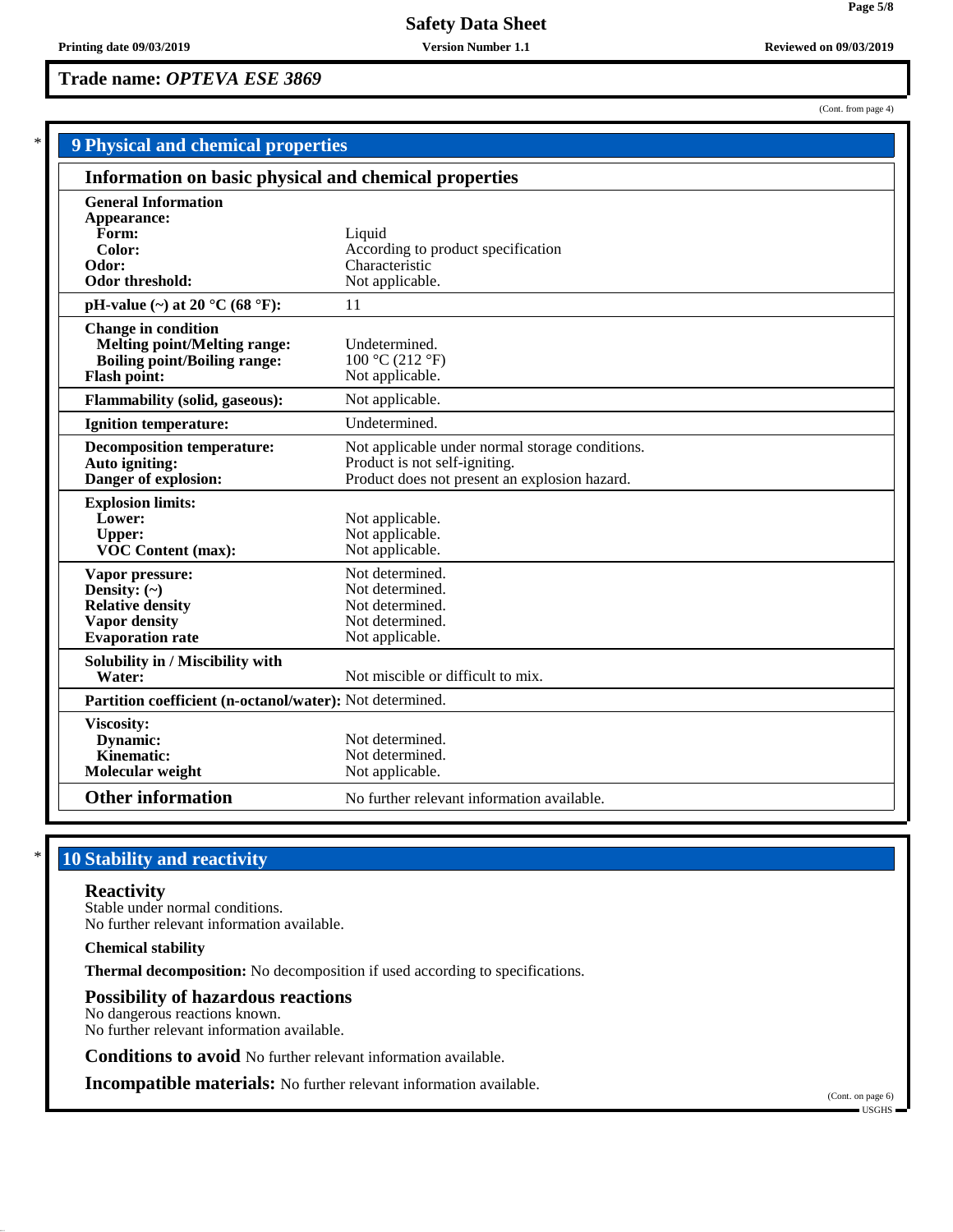(Cont. from page 5)

**Page 6/8**

# **Hazardous decomposition products:** Carbon monoxide and carbon dioxide

# \* **11 Toxicological information**

**Delayed and immediate effects and chronic effects from short or long term exposure** May cause damage to organs through prolonged or repeated exposure.

## **Information on toxicological effects**

**Acute toxicity:**

## **LD/LC50 values relevant for classification:**

**111-42-2 Diethanolamine**

Oral LD50 710 mg/kg (rat)

#### **Primary irritant effect:**

**on the skin:** No irritating effect expected

**on the eye:** Causes serious eye irritation.

**inhalation:** No irritating effect expected

#### **Ingestion:**

May cause damage to the kidneys, the liver and the blood through prolonged or repeated exposure. Route of exposure: Oral.

## **Additional toxicological information:**

**Carcinogenic categories**

**IARC (International Agency for Research on Cancer) Human Carcinogenicity: Group 1- Positive, Group 2A- Probable, Group 2B- Possible, Group 3- Not Classifiable**

111-42-2 Diethanolamine 2B

102-71-6 Triethanolamine 3

**NTP (National Toxicology Program)**

**K–Known to be carcinogenic, R–May reasonably be anticipated to be carcinogenic**

None of the ingredients are listed.

**OSHA-Ca (Occupational Safety & Health Administration)**

None of the ingredients are listed.

# **12 Ecological information**

#### **Toxicity**

**Aquatic toxicity:** No further relevant information available.

Persistence and degradability No further relevant information available.

#### **Behavior in environmental systems:**

**Bioaccumulative potential** No further relevant information available.

**Mobility in soil** No further relevant information available.

## **Additional ecological information:**

**General notes:** Do not allow undiluted product or large quantities of it to reach ground water, water course or sewage system.

# **Results of PBT and vPvB assessment**

**PBT:** Not applicable. **vPvB:** Not applicable.

**Other adverse effects** No further relevant information available.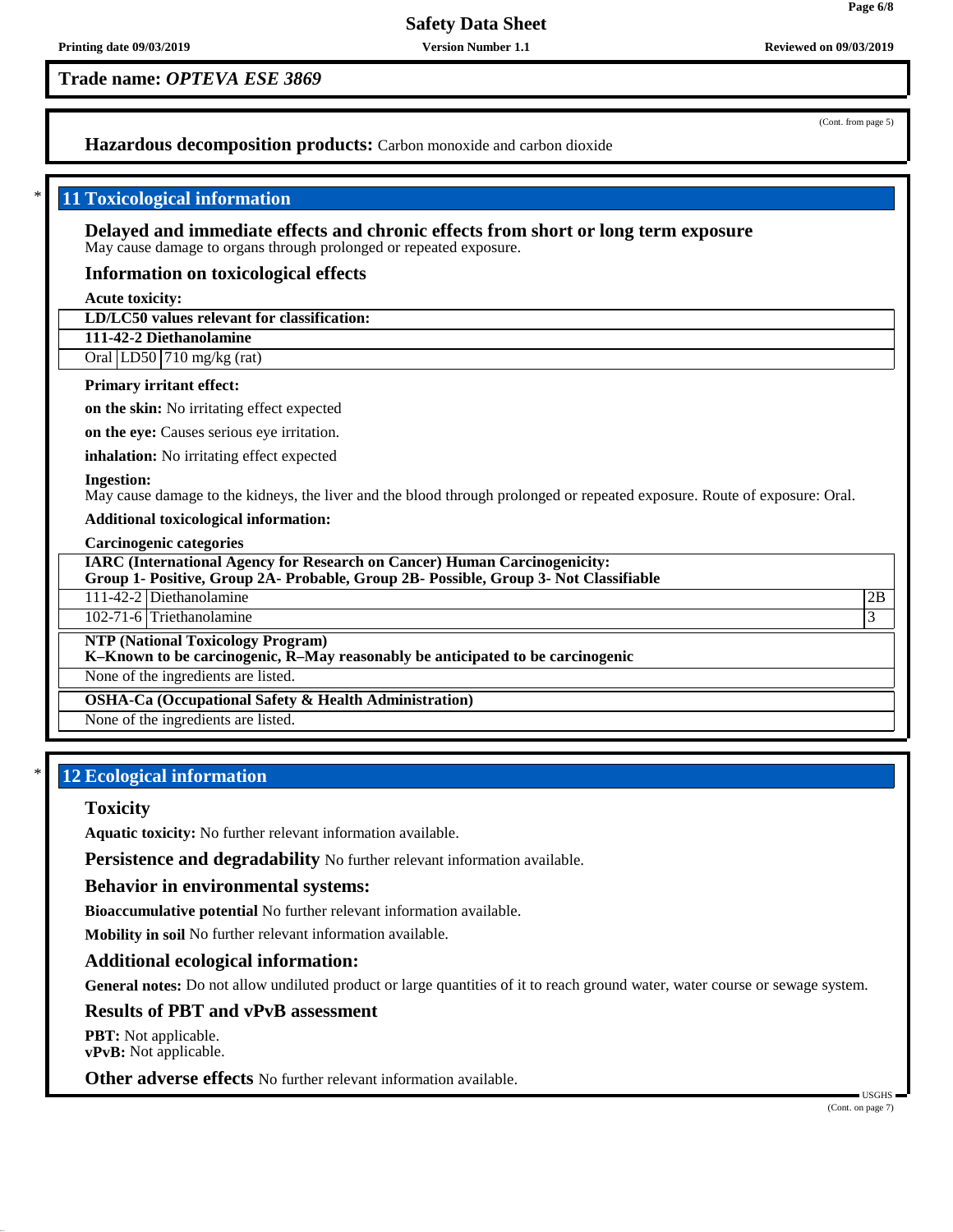#### (Cont. from page 6)

# **13 Disposal considerations**

# **Disposal methods:**

Consult all regulations (federal, state, provincial, local) or a qualified waste disposal firm when characterizing product for disposal. Dispose of waste in accordance with all applicable regulations.

## **Recommendation:**



Must not be disposed of together with household garbage. Do not allow product to reach sewage system.

# **Uncleaned packagings:**

**Recommendation:** Dispose of contents/container in accordance with local/regional/national/international regulations.

| <b>14 Transport information</b>                                                                                 |                                                                                                                                            |  |  |  |
|-----------------------------------------------------------------------------------------------------------------|--------------------------------------------------------------------------------------------------------------------------------------------|--|--|--|
| <b>UN-Number</b><br>DOT, IMDG, IATA                                                                             | Not applicable.                                                                                                                            |  |  |  |
| UN proper shipping name<br>DOT, IMDG, IATA                                                                      | Not applicable.                                                                                                                            |  |  |  |
| <b>Transport hazard class(es)</b>                                                                               |                                                                                                                                            |  |  |  |
| <b>DOT</b><br><b>Class</b><br><b>Remarks:</b>                                                                   | Not applicable.<br>Deliveries above 2,000 gal. Will be subject to DOT requirements based on the<br>reportable quantity for Diethanolamine. |  |  |  |
| <b>IMDG, IATA</b><br><b>Class</b>                                                                               | Not applicable.                                                                                                                            |  |  |  |
| <b>Packing group</b><br>DOT, IMDG, IATA                                                                         | Not applicable.                                                                                                                            |  |  |  |
| <b>Environmental hazards:</b><br><b>Marine pollutant:</b>                                                       | N <sub>o</sub>                                                                                                                             |  |  |  |
| <b>Special precautions for user</b>                                                                             | Not applicable.                                                                                                                            |  |  |  |
| <b>Transport/Additional information:</b> Not classified as a dangerous good for transport by road, rail or air. |                                                                                                                                            |  |  |  |
| <b>DOT</b><br><b>Remarks:</b>                                                                                   | Not Regulated.                                                                                                                             |  |  |  |

# **15 Regulatory information**

**SARA (Superfund Amendments and Reauthorization Act)**

**Section 302/304 (extremely hazardous substances):**

None of the ingredients is listed.

**Section 313 Reportable Ingredients (Chemicals present below reporting threshold are exempt):**

111-42-2 Diethanolamine 1.0%

**SARA Section 312/Tier I & II Hazard Categories:**

Health Hazard - Serious eye damage or eye irritation

Health Hazard - Specific target organ toxicity (single or repeated exposure)

(Cont. on page 8) USGHS